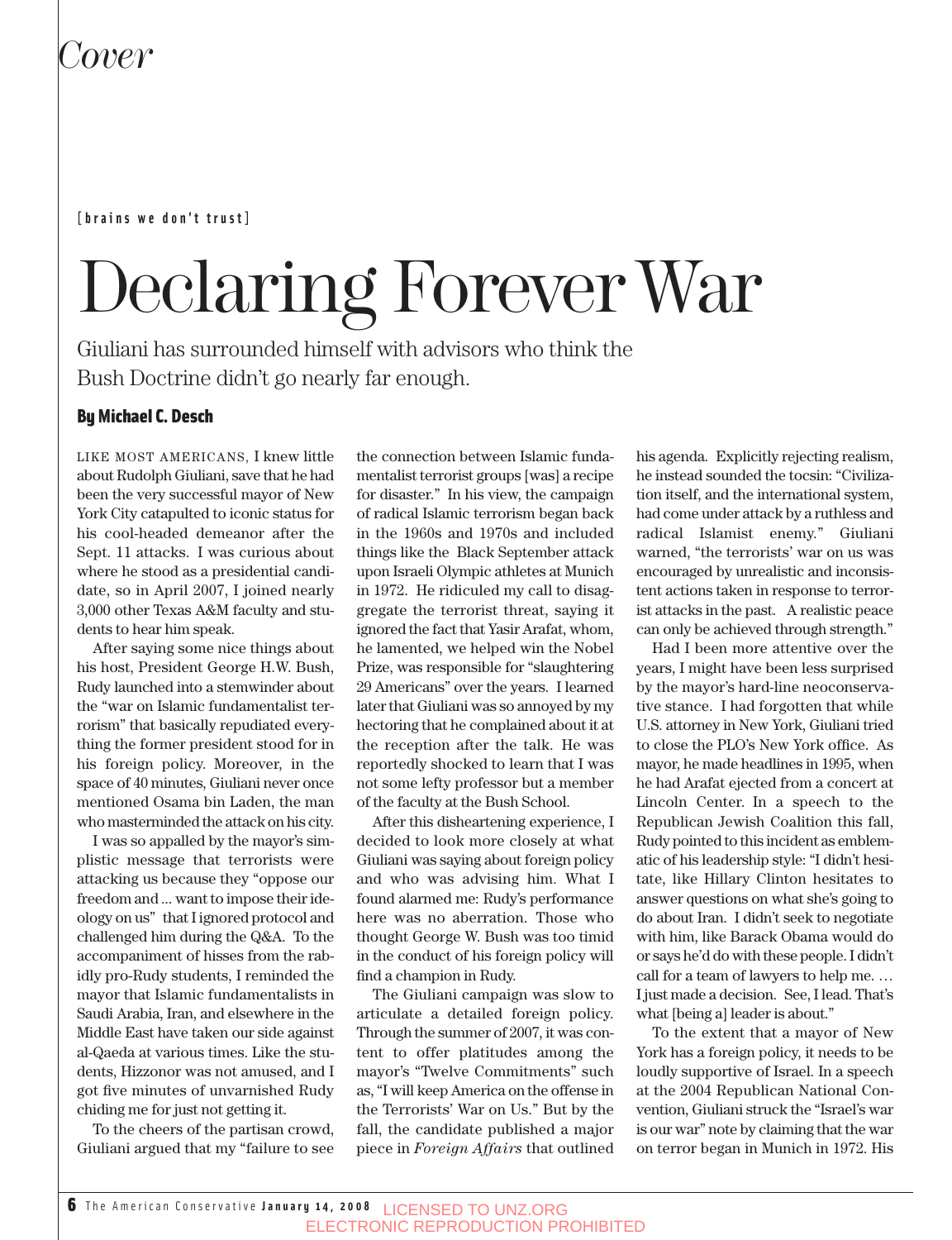September 2007 proposal to expand NATO to include Israel is part and parcel of this approach. The Jewish Telegraphic Agency reported that Giuliani is "the clear favorite of the party's top Jewish activists."

Giuliani holds up his résumé as mayor to buttress his claim that he is ready to be president. "I know from personal experience," he wrote in *Foreign Affairs*, "that when security is reliably established in a troubled part of a city, normal life rapidly reestablishes itself: shops open, people move back in, children start playing ball on the sidewalks again, and soon a decent and law-abiding community returns to life. The same is true in world affairs." Alas, his New York record is not so reassuring. Recall such pre-9/11 missteps as his decision to locate the city's counterterrorism center in the World Trade Center, which had already been the target of an al-Qaeda terrorist attack in 1993; his failure to integrate the fire and police communications systems; his penchant for surrounding himself with sketchy characters like Police Commissioner Bernard Kerik, whom Giuliani would later recommend to train Iraqi security forces and as secretary of the department of homeland security. He dropped out of the blue-ribbon Baker-Hamilton Iraq Study Group because it cut into his paid speechmaking. Giuliani apparently thinks his years in Gracie Mansion sufficed to school him in high politics.

In one sense, his campaign is a big tent: it has by some estimates between 60 and 70 advisors. Some—British Soviet expert Robert Conquest and Reagan campaign defense advisor William Van Cleave—are clearly window-dressing. The core of senior advisors includes former *Commentary* editor Norman Podhoretz, Martin Kramer (Middle East), Stephen Rosen (defense), S. Enders Wimbush (diplomacy), Peter Berkowitz (statecraft,

human rights, and freedom), Kim Holmes (foreign policy), and perhaps Daniel Pipes. Giuliani's chief foreignpolicy advisor is retired diplomat and Yale instructor Charles Hill. In the face of controversy about how many neoconservatives were playing prominent roles, Podhoretz bragged to the *New York Observer*,"Giuliani doesn't think that this is a liability."

Podhoretz is the person whose presence has done the most to set in concrete the notion that Team Rudy is all neocon all the time. Famous for arguing that we are in the midst of "World War IV," Podhoretz is scathing in his criticism of those he suspects of not waging the war with enough vigor. He even charges that many senior military officers show insufficient stomach for the fight, singling out former CENTCOM commander John Abizaid and his successor, Adm. William Fallon. Podhoretz is also an assiduous peddler of the new neocon myth that the antiwar camp stabbed President Bush in the back.

And he doesn't stop at Iraq: Podhoretz constantly beats the drum for bombing Iran to halt its nascent nuclear program. Air Marshal Podhoretz assured *The Telegraph* that the air campaign "would take five minutes." His optimism that attacking Iran would be another cakewalk combines with pessimism about the prospects of multilateral sanctions preventing Iran from getting the bomb. "Yet for all their retrospective remorse over the wholesale slaughter of the Jews back then," Podhoretz sneers, "the Europeans seem no readier to lift a finger to prevent a second Holocaust than they were the first time around."

There are areas where Podhoretz is out of synch with the rest of the Giuliani team. One is his steadfast commitment to the Bush administration's efforts to spread democracy in the Middle East, which he applies equally to American enemies like Iran and Syria and friends like Saudi Arabia and Egypt. Other Giuliani advisors are more restrained about democracy promotion. Another point of departure is Podhoretz's long-standing critique of the Clinton administration for treating terrorism as simply a "crime problem," a charge somewhat discordant with the mayor's claim that his successful campaign against crime in New York City justifies electing him global sheriff.

The biggest problem Podhoretz poses for the Giuliani campaign is that he has some particularly far-fetched beliefs that even in these fevered times most Americans do not share. As Ian Buruma noted in a recent review of *World War IV*, Podhoretz "expresses a weird longing for the state of war, for the clarity it brings, and for the chance to divide one's fellow citizens, or indeed the whole world, neatly into friends and foes, comrades and traitors, warriors and appeasers, those who are with us and those who are against."

Another neocon stalwart in Rudy's camp is Martin Kramer, a long-time thinktanker in Israel and the United States, who specializes in exposing the "biases" in academic studies of the Middle East. These wrong-headed ideas need to be challenged, in Kramer's view, because they undermine U.S. policy. Among them, the faulty notion of "Arabists" in academia and government that the unresolved Israeli-Palestinian conflict is somehow related to America's problems in the Middle East. In Kramer's view, the U.S. should stand firmly with Israel because only then will the Arabs respect us. In 2001, he told the Washington Institute for Near East Policy (WINEP) that the United States' key problem in the region is "its perceived lack of resolve; its quickness to forgive, or at least forget; its penchant for creating categorical boxes, like the state sponsors of terrorism list, and then ignoring them altogether. This is perceived as weakness, and when you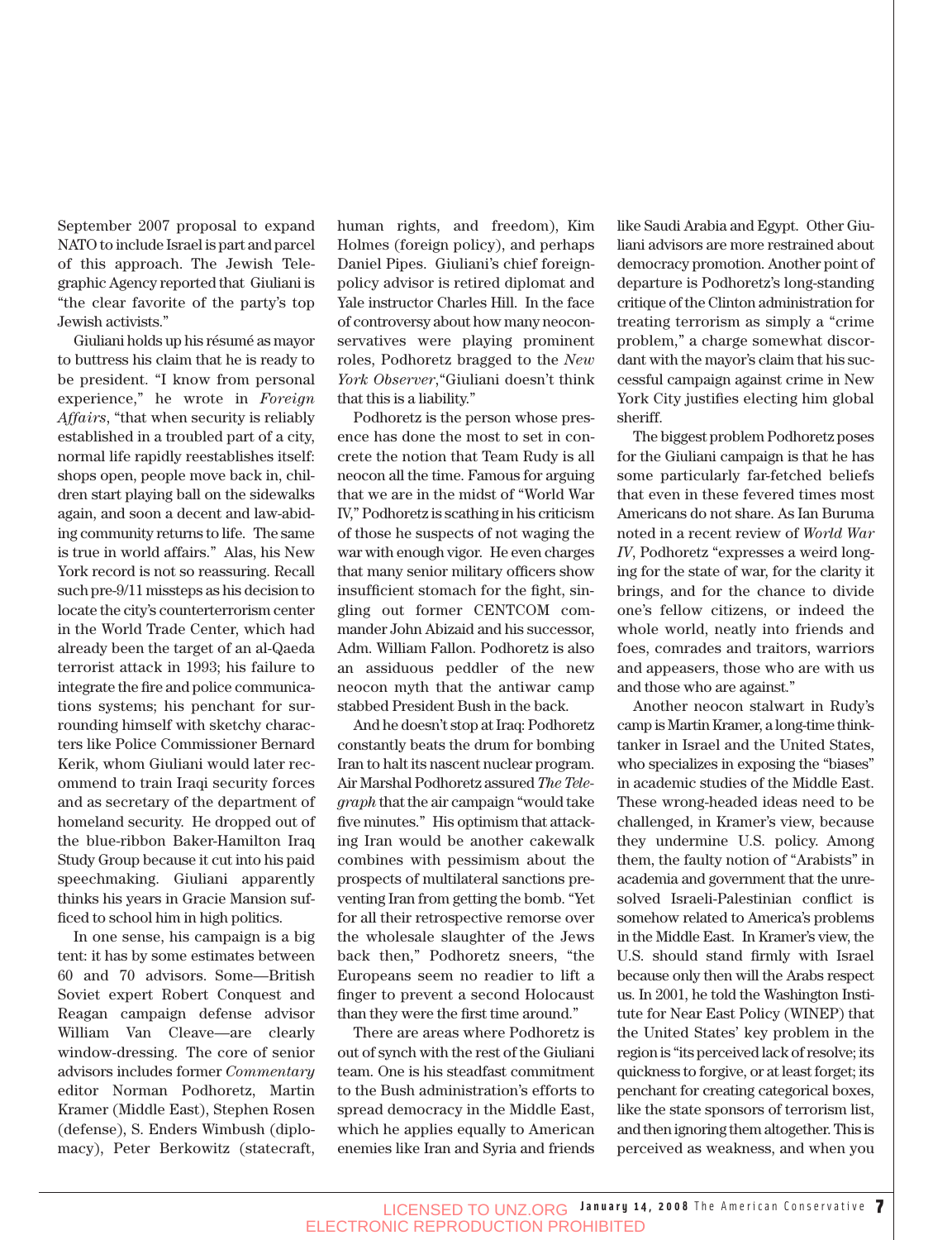are perceived as weak in the Middle East, you become a tempting target and the vultures begin to circle." Kramer's lack of confidence that America will show the necessary mettle persuades him that Podhoretz is too sanguine about our chances in World War IV.

Kramer is representative of the Giuliani team's more cautious view of nation building. Challenging the Bush administration's faith in democracy as a panacea for our problems in the Middle East, he reminded a WINEP audience in 2002, "from the vantage point of Israel, things look precisely the opposite. Israel has five immediate neighbors: Syria, Jordan, Egypt, Lebanon, and the Palestinian Authority. Syria, Jordan, and Egypt are ruled without even a pretense of democracy. … And witness: Islamist movements are no great threat to order in any of these three autocratic states." Conversely, he observed, Lebanon and the Palestinian Authority both have some measure of "pluralism" and are rife with Islamicism. Like most other members of the Giuliani varsity foreign-policy team, Kramer takes a more Jeane Kirpatricktype line on democracy promotion than neocons in the Bush administration did.

Giuliani's senior defense advisor is my old colleague from Harvard's Olin Institute of Strategic Studies, Stephen Peter Rosen. He qualifies as a movement neocon, having signed many of the Project for a New American Century's ukases, such as the Sept. 21, 2001 letter arguing, "even if the evidence does not link Iraq directly to the attack, any strategy aiming at the eradication of terrorism and its sponsors must include a determined effort to remove Saddam Hussein from power in Iraq" and the April 3, 2002 letter baldly declaring, "Israel's fight against terrorism is our fight." Not surprisingly, given his experience on the National Security Council during the early years of the Reagan military build-up, Rosen supports increased

defense spending and the expansion of our ground forces. He is also an unabashed advocate of American primacy, arguing in a recent piece in *The National Interest*, "successful imperial governance must focus on maintaining and increasing, if possible, the initial advantage in the ability to generate military power."

But Rosen's view of international politics goes beyond renascent Reagan-era hawkishness and embraces a social Darwinistic framework for understanding hegemonic America's challenges. Rejecting Bush's pre-9/11 argument that America needed a "humble foreign policy," Rosen wrote:

Humility is always a virtue, but the dominant male atop any social hierarchy, human or otherwise, never managed to rule simply by being nice. Human evolutionary history has produced a species that both creates hierarchies and harbors the desire among subordinates to challenge its dominant member. Those challenges never disappear. The dominant member can never do everything that subordinates desire, and so it is blamed for what it does not do as much as for what it does.

Giuliani's senior team has another Harvard connection through Peter Berkowitz, a former political theory professor in the Government Department who now holds a joint appointment at George Mason Law School and Stanford's Hoover Institution. Berkowitz is extremely critical of academia, issuing jeremiads like the one that appeared in April 2005 in the *Washington Post* charging that many Middle East studies programs are in thrall to the "poisonous political proposition that Israel is the root source of all the ills that beset the Muslim world." In a summer 2007 piece in *Policy Review*, he dismissed academia as "unaccountable to outside authority, largely sheltered from opposing points of view, given to seeing themselves as a saving remnant both unappreciated by the broader public and besieged by an evil government, professors at our leading universities have created an intellectual environment that has undermined the conditions that foster free and unbiased exploration of the great issues of the day." To be sure, academia has its biases, but these are counterbalanced by other intellectual forces in society. If Berkowitz and other neoconservatives had their way, they would impose their own orthodoxy on campus, thereby removing a check on themselves.

S. Enders Wimbush, a former Radio Liberty director and currently a Hudson Institute senior fellow, apparently aspires to be President Giuliani's Karen Hughes. One of his major strategic planks is to establish a "Radio Free Iran" to undermine the mullocracy. He epitomizes the ambivalence about Iran among the Giuliani crowd: on the one hand, they envision a major role for the captive Iranian masses yearning for freedom; on the other, they treat Iran as a monolith. In January 2007, for example, Wimbush despaired that Iran is undeterrable because the regime is willing to "'martyr' the entire Iranian nation, and it has even expressed the desirability of doing so in a way to accelerate the inevitable, apocalyptic collision between Islam and the West that will result in Islam's final worldwide triumph." Like Berkowitz, Wimbush complains that American universities are not doing their part by producing graduates with the skills necessary to wage the global war on terror, so he is an advocate of the philanthropic community using its resources to prompt reform.

Kim Holmes, a defense analyst for the Heritage Foundation, recently served as assistant secretary of state for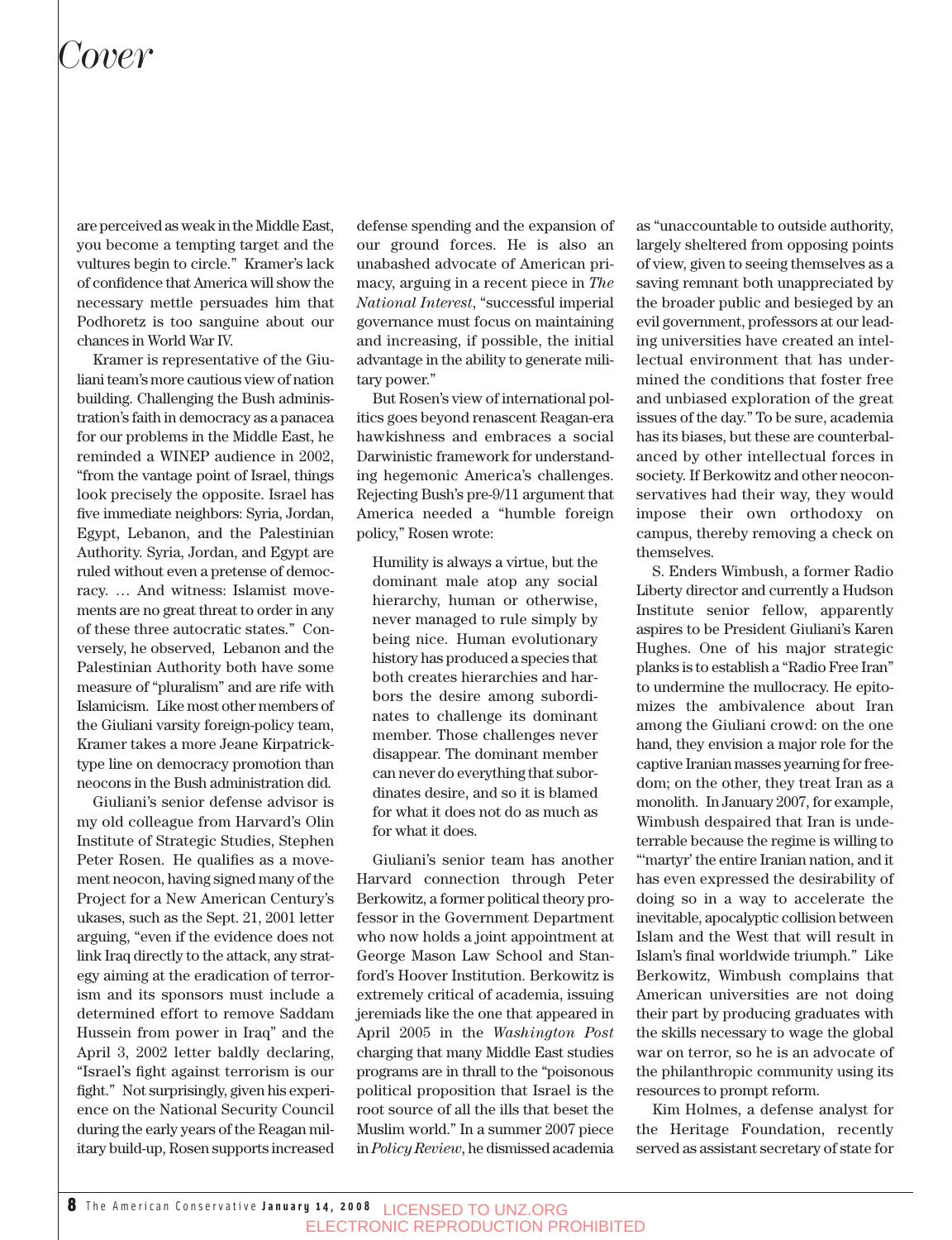international organization in the second Bush administration. Like most of the rest of the team, he is cautious about depending too much on democracy promotion, arguing in an August 2006 lecture: "We must distinguish between elections and democracy, and between populism and freedom. Frankly, there may be times when supporting overseas elections may not be advisable. And not every populist movement desires liberty. Even despots and terrorists can get elected in some circumstances. We have only to look at Belarus or the Palestinian

*New York Sun* in December 2006: "Selfhating Westerners have an out-sized importance due to their prominent role as shapers of opinion in universities, the media, religious institutions, and the arts. They serve as the Islamists' auxiliary *mujahideen*." Pipes's appointment to the board of the U.S. Institute of Peace by President Bush sparked controversy because, among other things, he urged Congress to pass legislation to establish a board to monitor federally funded area studies programs in universities for anti-American sentiments.

### **DANIEL PIPES IS THE CRAZY UNCLE** OF THE GIULIANI CAMPAIGN. EVEN AMONG THIS GROUP, **HE STANDS OUT AS AN EXTREMIST**.

elections." Holmes still maintains that we went to war in Iraq exclusively to prevent Saddam from developing weapons of mass destruction and to disrupt his links with al-Qaeda. He blames most of our troubles today in Iraq on Iran, arguing that the Islamic Republic is "acting as if it's on a roll." Holmes is also critical of European politicians he thinks are insufficiently supportive of the United States. The strangest example was his March 2007 broadside against the British Conservative Party, which he suggested was going wobbly.

Daniel Pipes is the crazy uncle of the Giuliani campaign. In some places he is listed as a senior advisor, but the chair of the senior advisory team went to great lengths to minimize his influence. This is not surprising because even among this group, Pipes stands out as an extremist. His day job is as director of The Middle East Forum, a think tank that focuses on U.S. interests in the Middle East and includes Campus Watch, a group that monitors Middle Eastern studies on campus for evidence of anti-Israel bias. He gave this over-thetop assessment of the situation to the

That alarmism also colors his view of Israel's security situation: in an October 2007 article in the *Jerusalem Post*, Pipes portrayed the Jewish state as besieged from all sides: "Count the ways Israel is under siege: from Iranians building a nuclear bomb, Syrians stockpiling chemical weapons, Egyptians and Saudis developing serious conventional forces, Hezbullah attacking from Lebanon, Fatah from the West Bank, Hamas from Gaza, and Israel's Muslim citizens becoming politically restive and more violent." No one denies that Israel faces a challenging security environment, but few serious analysts would endorse this apocalyptic view. In the *New York Sun*, he dismissed the bipartisan Iraq Study Group's conclusion that many of our problems in Iraq are linked to the unresolved Israel-Palestine conflict as the product of "small minds."

Pipes's uncompromisingly pro-Israel line has at times gotten him into trouble. For example, he was a major supporter of *From Time Immemorial* author Joan Peters's discredited thesis that the Arabs had no claim to Palestine because most of them did not arrive there until shortly before 1948. Pipes, like neoconservative hawk Laurie Mylroie, has also flipflopped wildly on how to treat Saddam Hussein. Both advocated closer ties with Saddam when he was fighting Iran in the 1980s. After that war ended, both suddenly discovered his horrendous humanrights record and support of Palestinian terrorism. But nothing better demonstrates how far out of the post-Annapolis mainstream Pipes is than his association with extremist groups, such as Jerusalem Summit, which oppose the creation of an independent Palestinian state in the Occupied Territories and advocates that Palestinians settle in other Arab countries.

Finally, Giuliani enlisted former Foreign Service officer Charles Hill to chair his senior advisory team. Many reports imply that Hill, a previously rather obscure figure, was chosen to counter the widespread perception that Giuliani's team was a wholly owned neoconservative subsidiary. In an October 2007 interview in the *New York Sun*, Hill expressed dismay about a recent *New York Times* piece because "the subtext seems to be war crazy neocons have captured the campaign and that is a distortion." Hill countered, "this is a nonideological approach that we take. … It is a center right group of people with a wide range of thoughts and ideas."

Hill describes himself as an "Edmund Burke conservative," but as one former Yale International Security Studies Fellow explained to me, "There's not much if any daylight between Charlie and the neocons, except on the degree to which is Charlie is more of a multilateralist than them. ... I suppose the only difference is that Charlie is more like Cheney, who dovetails with the neocons on most issues of the last 6.5 years, rather than strictly being a neocon. And like Cheney, I think 9/11 had a massive effect on Charlie. You can't underestimate just how much it galvanized him."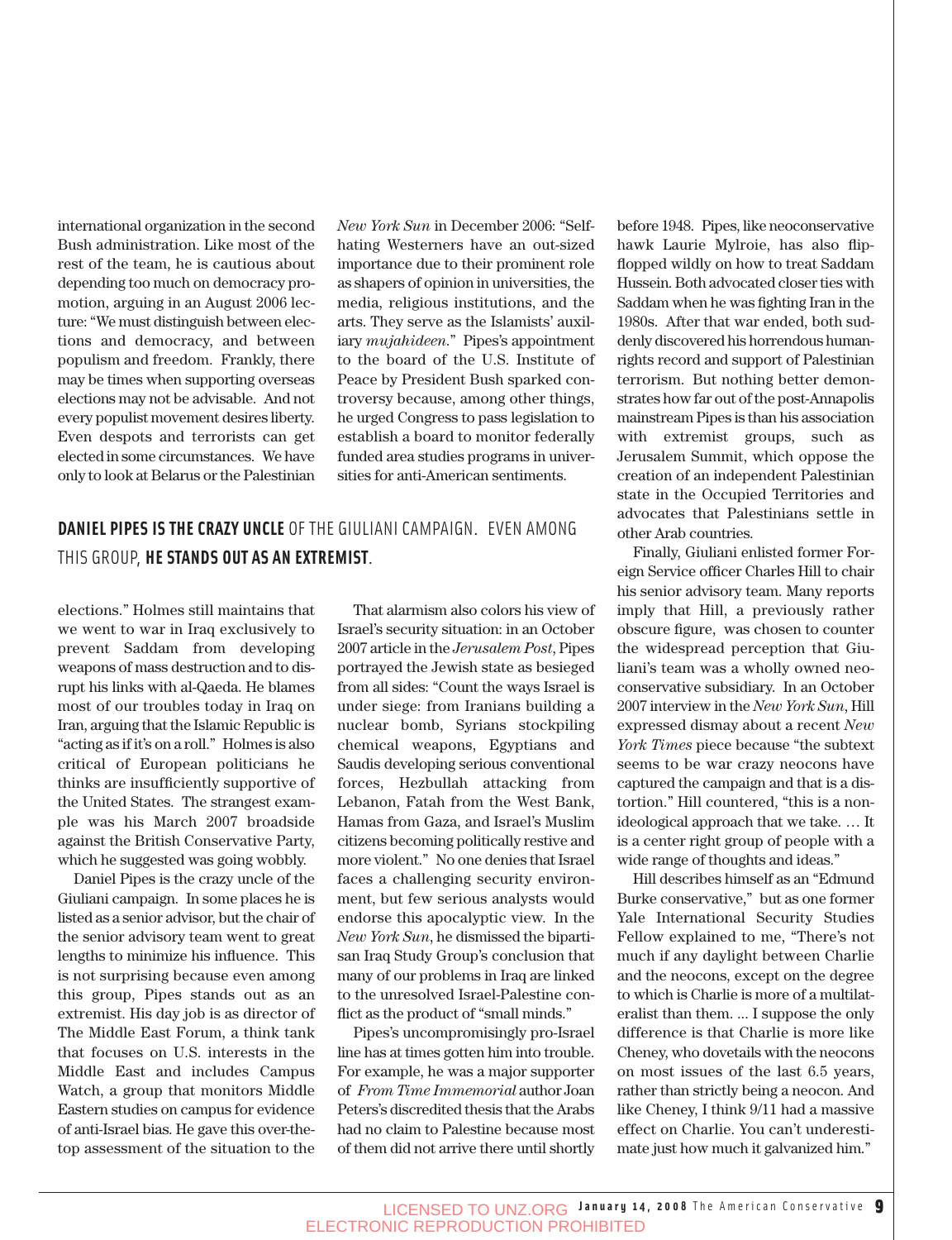A brief review of Hill's career reveals how he has moved steadily closer to the neocon camp. As his former Yale student Molly Worthen recounts in her treacly biography, *The Man On Whom Nothing Was Lost*, Hill began his Foreign Service career in Switzerland. While he was watching the young Red Guards in the vanguard of the Cultural Revolution from across the bamboo curtain in Hong Kong, Hill realized the double-edged nature of youth: he appreciated their dynamism, but feared their disregard for established order. This lesson was reinforced during a sabbatical he took at Harvard in 1970, where he experienced American youth rebellion firsthand. Worthen reports that Hill flirted with the antiwar movement, writing articles in the campus newspaper and even contributing a chapter to a book edited by Noam Chomsky. But after his next assignment in Vietnam, which he initially resisted, Hill came to believe that the antiwar movement had undercut the American effort just as it was beginning to succeed.

Hill's assignment to the Israel desk at Foggy Bottom and then to the embassy in Tel Aviv edged him closer to the neoconservative camp. According to Worthen, Hill "was very informed by his experience in Israel and has deep, deep sympathy for the Israelis, not based on their political situation, but a very existential empathy for their national philosophy and their culture, which he perceives as honest and manly, really standing for something that is good and true about the human race." Hill found the Israelis he met to be "intrepid," in contrast to the effete Americans he encountered in Cambridge. During his posting in Israel, Hill was introduced to Menachem Begin and was so taken that he asked the Likud prime minister for an autographed picture. Later, when he was Secretary of State George Schultz's executive assistant, Hill

would develop a close relationship with Israel's United Nations representative Benyamin Netanyahu.

Hill's government service ended abruptly with Schultz's departure during the transition to the first Bush administration. While Bush and Reagan's personal relations were cordial, a fact historian Douglas Brinkley tells me is amply evident in Reagan's soon to be published diaries, there was little love lost among lower-level officials in the two administrations. Hill went with Schultz to the Hoover Institution for a year, but was forced to resign from the Foreign Service after it became clear that he had concealed evidence of Schultz's extensive knowledge of the Iran-Contra scandal from federal agents. Hill moved to New Haven and commuted for a time to New York while he worked for UN Secretary General Boutros Boutros Ghali. With Boutros Ghali's retirement, Hill began to teach in 1997 in Yale's Freshman Directed Studies in the Humanities program.

It was there that he met historians Paul Kennedy and John Lewis Gaddis and came to play a role in the development of Yale's Studies in Grand Strategy program. From the beginning, the program was a lightning rod for controversy. Some Yalies objected to its elitism—the former ISS fellow says the program "very much views itself as elite and cultivates that reputation"—others to its right-of-center political orientation (probably unfair to Kennedy, though he has of late started signing Project for a New American Century manifestos), still others to its pretentiousness. On this last count, Worthen admits, "sometimes it can seem like students in the grand strategy course are laboring under the delusion that they will be appointed secretary of state or find themselves nominated to the Supreme Court just a few months after they graduate." Another former fellow described how Kennedy and Gaddis convened an "emergency dinner" of the grand-strategy faculty and ISS fellows after 9/11 and had the transcript of the evening's discussions sealed in Yale's archives for posterity. Worthen's biography of Hill itself grew out of a paper she wrote for Gaddis, which is the sort of self-referential assignment that one would only get in a program that thought so well of itself.

But the most frequent criticism of the program involves Hill's pedagogical approach. Worthen observes, "Hill's teaching style dazzles and offends in the same way that religious indoctrination does." His demeanor in the classroom, along with its extracurricular manifestations, turned Worthen from an acolyte who scrawled "Charles Hill is God" in her freshman notebook into a skeptical biographer, who confessed that "each time I packed up my notebook and left his office, I could not help feeling a bit brainwashed." Worthen fretted, "something about Professor Hill made us wildly anxious to prove ourselves, evidently to the point of self ruin." She recounts how Hill encouraged one undergraduate to enlist in the Marines and another to forego a lucrative corporate job for a U.S. government post in Kuwait, much to her parents' chagrin.

What do we know of Hill's own foreign-policy agenda? In an interview broadcast over a conservative website called Captain's Quarters in July 2007, Hill focused on three issues. First, he argued that the American Diplomatic Corps was badly in need of reform because of a "lack of professional dedication came into the Foreign Service." He explained that this problem was "related to the 1968 generation of young people coming into the Service and essentially not wanting to put loyalty to the President or American foreign policy first. They were putting their own employee rights first, as if they were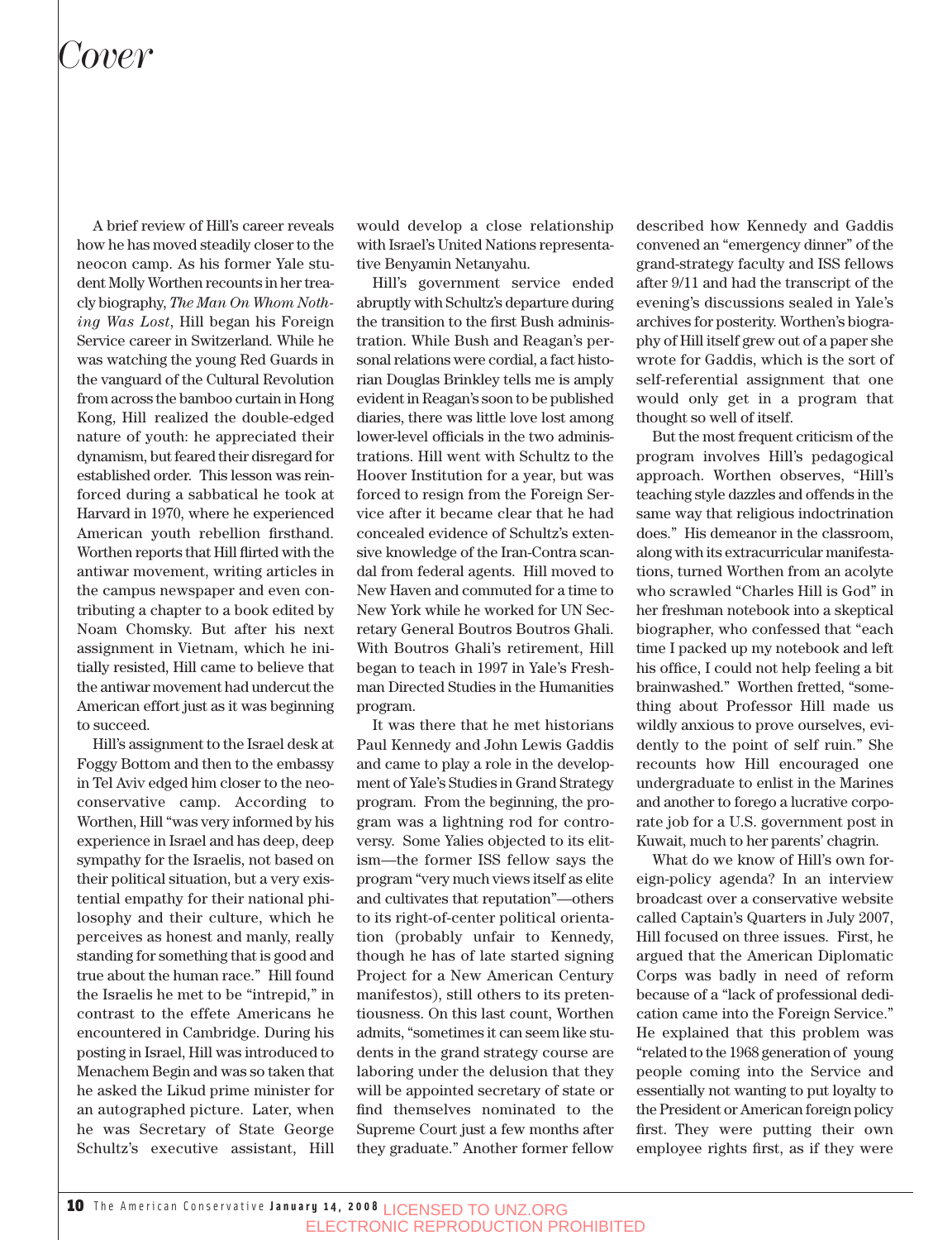unionized workers." Hill promised that Rudy will "get rid of the people not on the team" and suggested the mayor will do for the Foreign Service what he did to the New York Police Department.

Second, Hill argued that a Giuliani administration would give high priority to combating anti-Americanism. This is urgent, in his view, because many of our problems in the Middle East are the result of the "propaganda pumped out by Arab regimes" rather than any specific U.S. policies.

Finally, Hill offered what he considered a more nuanced and effective policy for promoting human rights and democracy than the Bush administration's. Under Giuliani, the emphasis would be on supporting dissidents "bravely resisting tyranny" rather than on reforming friendly governments. Hill further promised to focus on the more limited goal of spreading "decent government." He explained to *The American Spectator* that the United States "has to stand for democracy. We can't turn away from that, but we have to do it in a way that's realistic and Rudy Giuliani has talked about the realistic piece."

Otherwise, Hill is squarely in the neoconservative camp. He maintains, "If we pull out of Iraq now, it's just going to break the dam and there will be flood waters of chaos and murder across the region." He evidently buys into Podhoretz's World War IV mindset, writing in *The Yale Israel Journal*, "if the Islamists can defeat the Middle Eastern states that seek reform and work with the international system, we will be faced with another world war." It's as if Hill believes radical Islamic terrorists constitute a greater danger to the United States than the Soviet Union did.

In *State of Denial*—the third installment of his *Bush at War* trilogy—Bob Woodward recounted a conversation between then-Texas governor George W. Bush and Saudi Prince Bandar bin-Sultan before the 2000 election in which the candidate confessed, "I don't have the foggiest idea about what I think about foreign policy." To fill that empty vessel, the Bush campaign assembled a diverse group of advisors—"the Vulcans"—who represented a broad range of opinion within the Republican Party, from neoconservatives (Paul Wolfowitz) to traditional hawks (Dick Cheney and Donald Rumsfeld) to realists (Colin Powell, Richard Armitage, and Condoleezza Rice). That Bush eventually threw his lot in with the neoconservatives is a function of the dramatic events of 9/11 combined with the weaknesses of his other advisors. But at least this was not a foregone conclusion.

further than the Republican frontrunner's brain-trust.

To be sure, neoconservatives do not all think alike on every issue, as evidenced by the Giuliani team's skepticism about social engineering. But the continuities far outnumber the divergences. Even allegedly non-neocon members of the team like Charles Hill turn out, upon closer inspection, to be solidly of the familiar persuasion.

Some hope that all of this is just posturing to secure the Republican nomination, which will be delivered by a base troubled by Giuliani's multiple marriages, occasional cross-dressing, and support for abortion, civil unions, and immigrants' rights. A post on Matthew Yglesias's *Atlantic Monthly* blog offered a theory:

### **PODHORETZ** TOLD THE *NEW YORK OBSERVER* THAT "AS FAR AS I CAN TELL, THERE IS VERY LITTLE DIFFERENCE IN **HOW HE SEES THE WAR AND HOW I SEE IT**."

Rudolph Giuliani, in contrast, is no empty vessel. He knows exactly where he stands. His spokesman told the *New York Observer*: "Mayor Giuliani has a range of advisors to provide him information on foreign policy issues and at the end of the day Mayor Giuliani's viewpoints regarding foreign policy are his own." Hill confirmed to Captain's Quarters that Giuliani has a "really fully formed foreign policy approach, a comprehensive vision. ... not something where he needs to turn to somebody and say 'what do I do, or what do I think about this?' He already has it in mind."

Unfortunately, he is of one mind with some of the most unrepentant, unreconstructed neoconservatives around. Podhoretz told the *New York Observer* that "as far as I can tell, there is very little difference in how he sees the war and how I see it." If anyone thinks that neoconservativism is on the outs after the debacle in Iraq, they need look no "Giuliani is stocking up on these stock characters not for real advice—he's not that insane—but rather to get out a sort of dogwhistle message to the true rightwing nuts, who are willing to forgive a guy anything if he will only pledge to nuke significant parts of the Middle East." Yglesias himself is not so sure: he thinks Rudy is "bat-s - - t insane."

Giuliani's tendency to conflate all terrorist groups—whether Islamist or not and whether they attack the United States or just allies like Israel—led Fred Kaplan of *Slate* to dub him the "antistatesman." Sending him and his team to the White House might actually ignite World War IV.

*Michael C. Desch is Professor and Robert M. Gates Chair in Intelligence and National Security Decisionmaking at the George Bush School of Government and Public Service, Texas A&M University.*